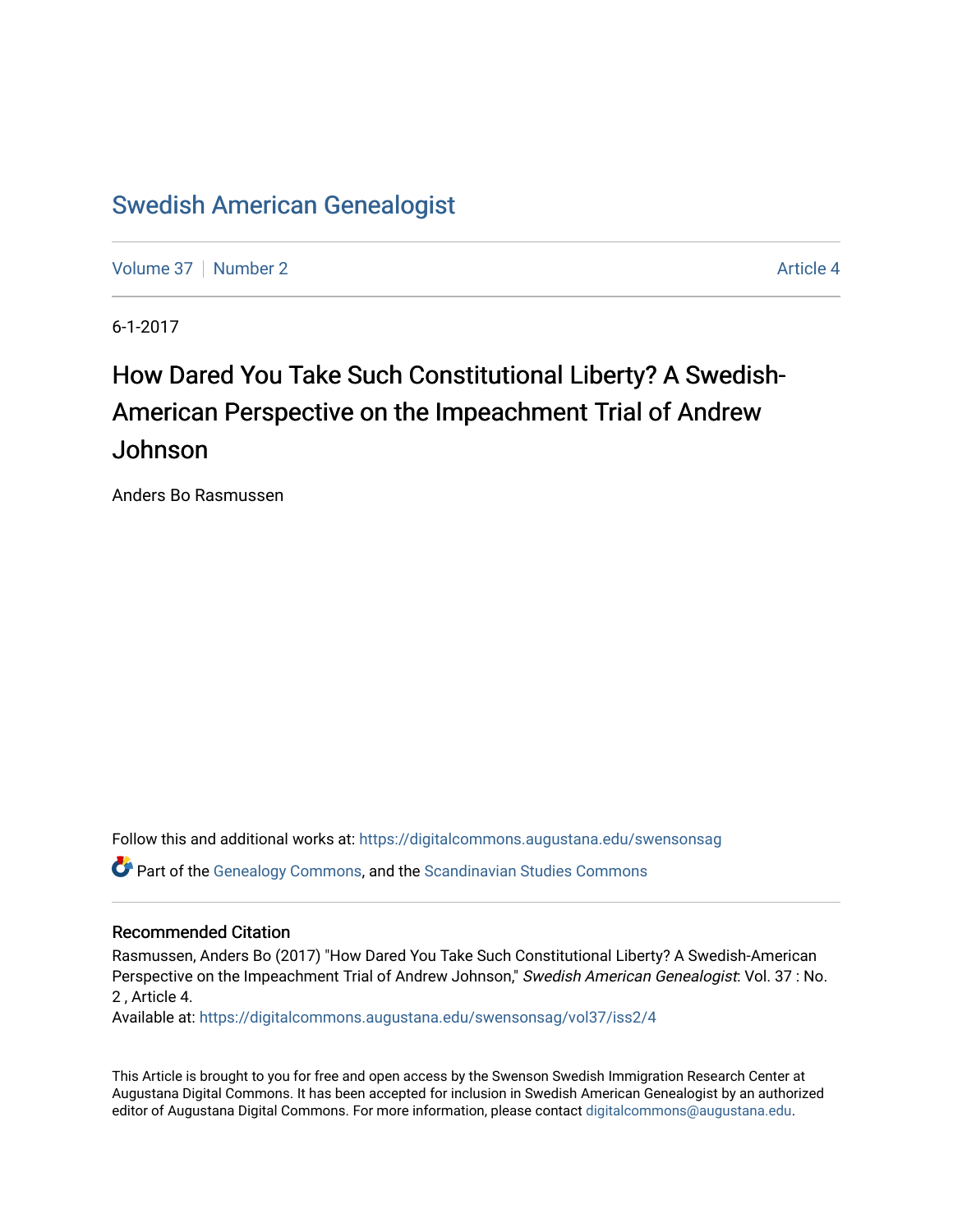# *News from the Swenson Center*

## How Dared You Take Such Constitutional Liberty? A Swedish-American Perspective on the Impeachment Trial of Andrew Johnson

BY ANDERS BO RASMUSSEN 2016 OLSSON SCHOLAR

Swedish-American history is full of good stories - and some of the best even have yet to be properly unfolded. Luckily a host of historic true (and sometimes tall) tales can be excavated from the depths of Augustana College's Swenson Swedish Immigration Research Center. A good case could therefore be made to focus this brief text on Pastor Andrew Jackson and his call for fellow Swedish-Americans to move west just days before he and his Minnesota congregations were attacked by Dakota bands in 1862. Or another might have involved the psychological hardship of Civil War soldiering apparent in Nels Knutson's dispatches from occupied Confederate territory in 1864, or yet another could have utilized the unique Civil War letter collections in Swedish-American genealogist Helene Leaf's possession.

Nevertheless, for the purposes here, I decided to recount the somewhat forgotten story of President Andrew Johnson's impeachment trial in 1868 through the eyes of Swedish immigrant pastor Erik Norelius.



*Erik Norelius 1833–1916.*

In the Scandinavian press, the proceedings in Washington (where the House of Representatives in early March 1868 - for the first time in American history - adopted articles of impeachment against a sitting president) were met with sensation. "A court of impeachment, already a rarity in the country's history, has never before been brought against the highest executive authority, the President," wrote the Swedish-American newspaper *Hemlandet* on March 3rd.

Importantly for Swedish-American readers, *Hemlandet* (as part of its detailed impeachment coverage) landed a Scandinavian scoop as it received a dispatch from Pastor Norelius who happened to be in Washington D.C. in early April. What Norelius saw was a beautiful city full of cypress trees and mansions yet a city haunted by its racial past where slave quarters still reminded visitors of "the former dark times."

The paradox, of course, was that the legacy of slavery was still at the center of American politics. The impeachment articles and the subsequent trial hinged on President Johnson's choice to remove Secretary of War Edwin Stanton, who had opposed the President's leniency toward former Confederate leaders without the Senate's consent. In doing so, Johnson had seemingly violated the recently passed Tenure of Office Act and stepped even deeper into a conflict with Republican congressmen over how best to secure four million freedmen and freedwomen's economic, political, and legal rights in the immediate aftermath of emancipation.

Norelius's impeachment account, however, was more focused on the inner workings of American politics. On Friday April  $3<sup>rd</sup>$  a little after noon, the Swedish pastor strolled towards the United States Capitol (its new dome constructed just two years earlier), and got to the Senate chamber in time to see the elected officials arrive, "some took off their hats, some not, some took their seats, read the news, pamphlets, or wrote, others went into the side room, others stood and talked. Among others, I noticed Senator [David] Patterson, the President's son-in-law, that miserable drunk," Norelius wrote.

"The speaker now struck twice on his gavel ... and immediately after the prayer, the presiding judge [former Secretary of the Treasury Salmon] Chase entered in his

Stämningen. 3 lördags fl. 4 infann fig fenatens ordningsman hos prefidenten och företebbe ben af Chafe underteduabe stämningen för honom att infinna fig inför riforatten. าสุสาร 1 เฉพีร์เหล็

Ca har falen gatt fin jemna gang hittills. Anklagelfeledarnes tommitté arbetar fträngt med uppfättande af bewisen för antlagelfepunkterne. Alla prelimināra frägor äro utan föndring bland republifanerne afgjorde. Må ransafningen gå lugnt, men rajkt, utan onödigt dröjsmål och tidsutdrägt.

#### *Hemlandet* **10 March 1868.**

*The summons. Last Saturday at 4 p.m. the constable of the Congress came to the President and showed him the by Chase signed summons for him to appear in the impeachment court. So far the case has now advanced peacefully. The committee of the accusers now work diligently with listing all the points of accusations. All preliminary questions are now decided in unity by the Republicans. May the trial be done peacefully but quickly, without any unnecessary delay and waste of time.*